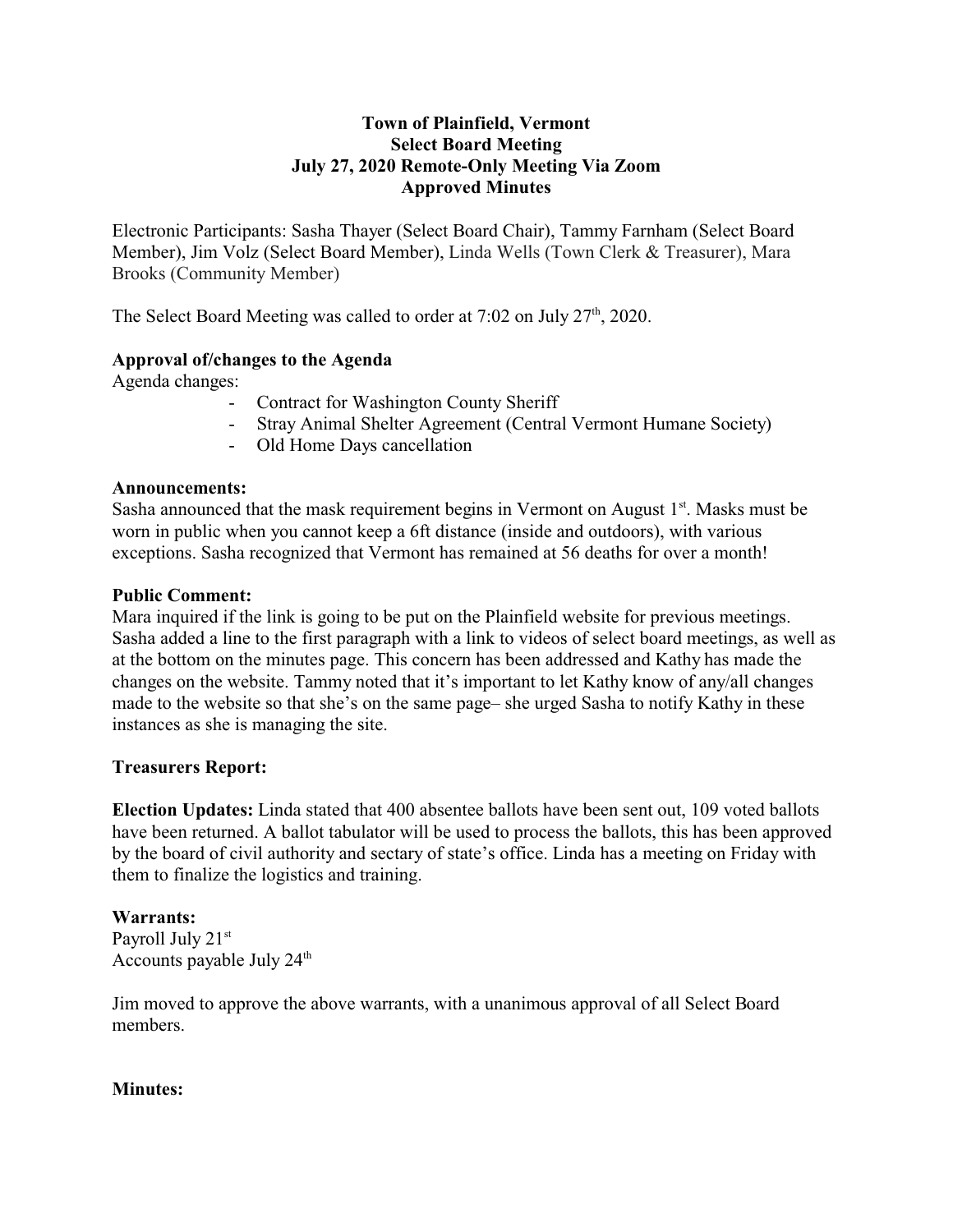July  $13<sup>th</sup>$  – Jim noted a correction needed to the Highway Equipment motion section with "unanimous approval by Jim and Sasha", he stated it should be changed to Tammy and Sasha. July 23<sup>rd</sup> - (Special SB Meeting)

Tammy moves to approve the above minutes, with a unanimous approval of all Select Board members.

# **Contract for Washington County Sheriff:**

The contract is identical to the previous contract. Tammy explained that all the numbers aren't filled in as the roads are patrolled more heavily in the summer due to speeding on back roads. \$10,000 is the budget approved in previous years.

Jim moved to approve the contract with the sheriff limited to the amount in the budget, with a unanimous approval of all Select Board members.

Jim moved to designate Sasha as the person to sign the contract, all in favor. Sasha said that she will insert the budget amount, sign the contract, and hand it into Linda.

# **Stray Animal Holding:**

The only change on the holding agreement is on page 1: one of the bullet points has been removed, last year there was a cap on stray animal holding fees at \$8,000, Linda was not aware of this change so she said that she would be happy to reach out and confirm and see if it could be added back. Last year \$376 was spent on pets going to the Central Vermont Humane Society, so it is unlikely that it would go over the cap. Linda agreed to reach out and this item will be readdresses in the next select board meeting.

## **Town Hall Opera House:**

Sasha got a call from Will Colgan relating to the Town Hall Opera House. Linda stated that she doesn't think that the use Town Hall Opera House as only 15 people can safely be in the building. Sasha stated that the Rec Field could be used in substitution, and Will was receptive to this possibility. Jim stated that individual proposals should be considered for usage as they come in. Tammy brought up that the contract proposed by Keith for the Town Opera House wanted \$3,000, signing a contract prior to understanding our usage does not make sense. Sasha requested to put this on our next meeting agenda. Sasha will reach out to Keith via email to request his attendance at the next Select Board meeting for further discussion.

## **Road Work:**

There had been a request for the road to be more accessible to the town forest (Gonyeau Rd), the town commissioner stated that it would be very costly to improving the road.

Tom Manchini sent the select board an email and stated that previously someone had referred to a pull off just before the town forest as a parking area, however, Tom indicated that this pull off is on his land and is accessible for town use only (i.e.: the snowplow). Tom also mentioned that the town forest is accessible through Maxfield Rd (class 3 road). Jim expressed that the town forest is rarely used and does not seem to be a good use of money to repair the road right now. Sasha suggested that the select board express this to Sarah Albert, as the Maxfield Rd access is very readily available.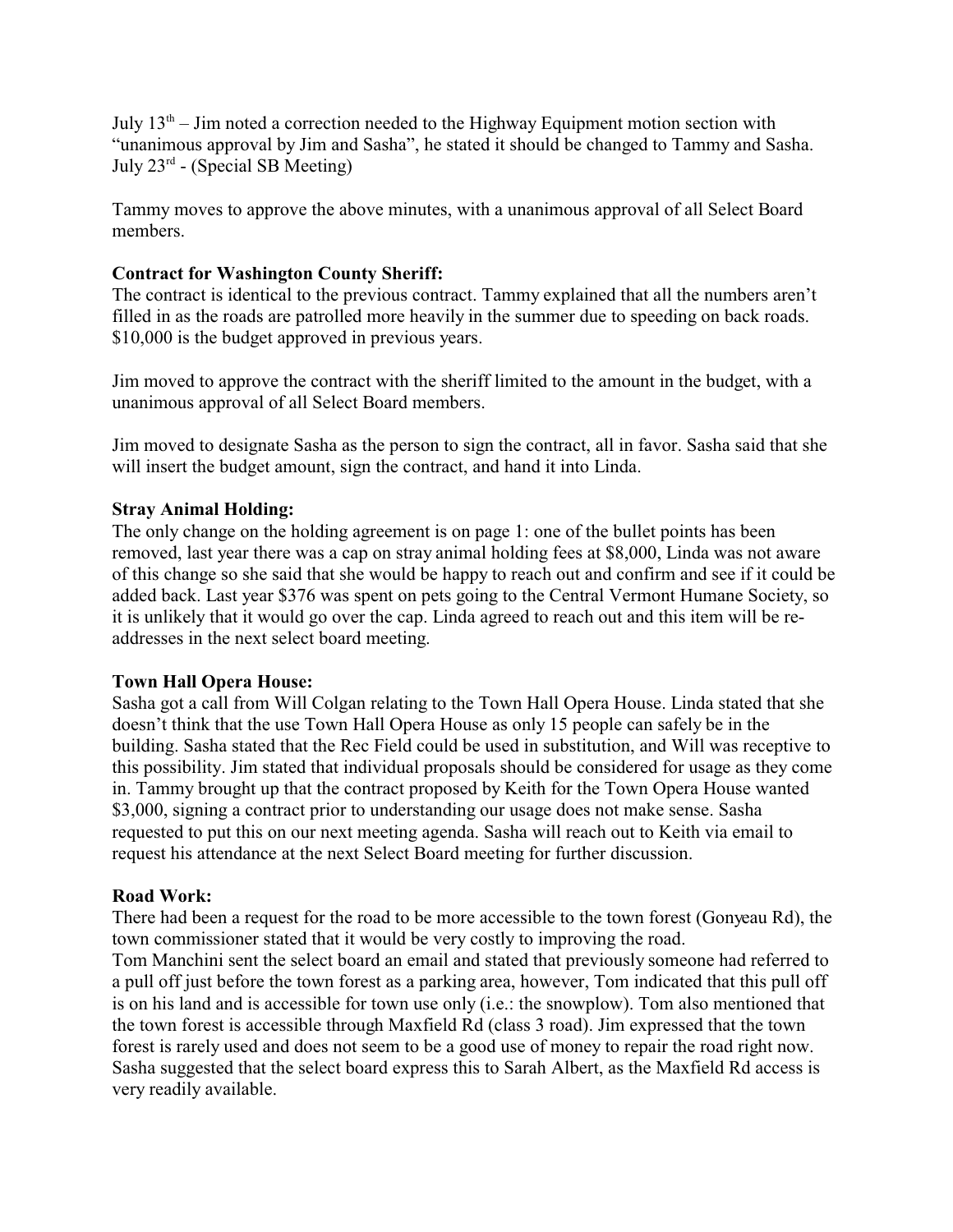George Cushing noted that people have been traveling at a very high rate of speed coming down Barre Hill Rd and there was a vehicle that almost crashed into a house. Linda added that Lafayette Highway Specialties estimates it would be \$4,195 to install 160 linear ft of guardrail. The traffic control would be done by the highway department, Mike estimated installation would take 1 day. The budget is \$3,500, so the installation would be over budget, but the road crew feels it is needed.

Tammy moved to approve the purchase and installation of the guardrail coming down Barre Hill Rd and curving around, with a unanimous approval of all Select Board members.

Jim moved to authorize Linda to sign the proposal, with a unanimous approval of all Select Board members.

# **Catch Basin Repair:**

There is a pipe that is broke, Mike is not comfortable with doing the repair as he does not want to disturb the water pipe.

Bids are the following: GM Bolin -\$18,606 + \$2,500 (paving) Daryl Matthews - \$5,690  $\rightarrow$  within next 2 weeks Dubois  $$5,610 \rightarrow 2-4$  weeks

There is nothing in the budget for this repair, it may need to come out of the highway reserve. Sasha stated that this needs to be done so we'll find the money in the budget somewhere. Mike requested for Greg from the Water & Waste Water Department to mark the waterlines.

Jim moved to approved Daryl Matthews proposal for the catch basin repair, with a unanimous approval of all Select Board members.

## **Pedestrian Bridge Project Update:**

Tammy has met with Ross and Andrea. The proposal is to send back out for bids with a few changes. The bridge is costing \$150,000 for traffic control to keep the bridge open during construction, if they close the bridge for 14 days it will significantly lessen the amount spent on traffic control. Offering incentives to finish in less time (i.e.: 10 days instead of 14, \$1,000/day that the bridge is not closed for). The structural engineer can re-evaluate to see where corners can be cut. It would cost approximately \$4,000 to revise the documents for the bids. The bids are currently \$800,000 to \$900,000. Tammy indicated if we don't move forward we the pedestrian bridge we have 3 to 10 years before the federal government requests for \$100,000 back. Sasha stated that we would need to include Greg Light to establish how it would affect the fire department – Tammy indicated that we would need to hear from the community to establish whether it would be appropriate to close the bridge, as the Select Board should not be making that decision alone. A special meeting was proposed to discuss this in more depth. The anticipated bid will be \$700,000 if the bridge is closed for 2 weeks, which will cost the town an additional \$60,000 - \$70,000. Jim stated that we could get a loan for the town's portion of the pedestrian bridge project. It would be ideal to get the project back out to bid in the fall, after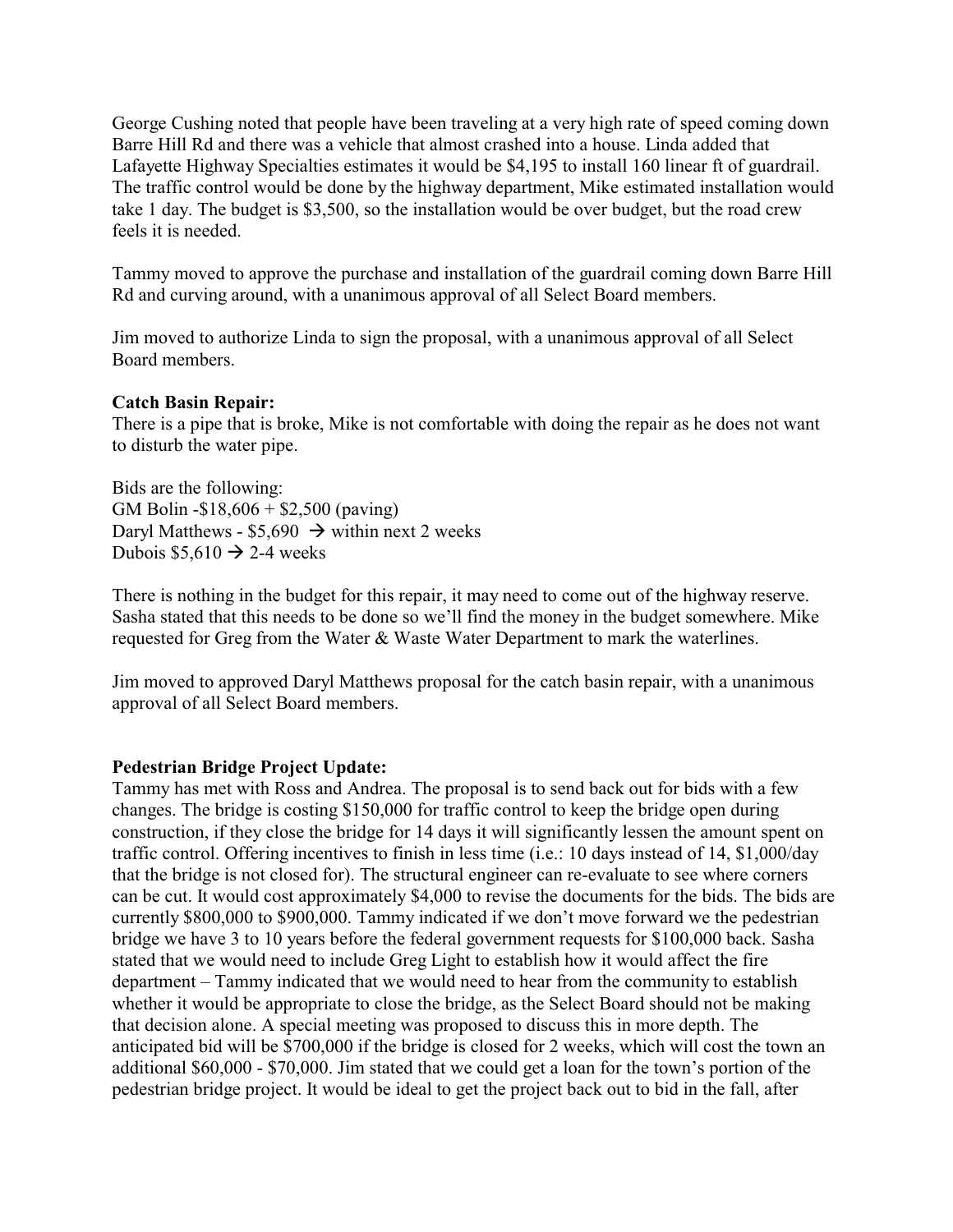engineering revisions. Tammy proposed to have a special meeting to discuss the pedestrian bridge; including the closure of the bridge for 2-weeks. Sasha proposed Tuesday August 4<sup>th</sup> at 7pm to meet regarding the pedestrian bridge project. Sasha said that she would develop some language to put out to the public to urge their participation. Tammy indicated that since this might be a "hot topic" with lots of participation, so it might make sense to have a meeting coordinator. Sasha stated that she would reach out, otherwise Jim offered to be the coordinator.

# **Rt. 2 Intersection Project:**

Tammy has been working with the Central Vermont Regional Planning Commission to gather material to present to the town to gain input from the community. A Powerpoint will be presented at the beginning of each meeting, then dialog for community members to ask questions and obtain responses. There are two intersection options which have been renamed to: major or minor. Claire (from Central Vermont Regional Planning Commission) offered to attend each meeting for additional support. A script will be utilized to maintain consistency across each meeting.

# *Follow-Up Dates & Events:*

Rec Field – Monday August  $24<sup>th</sup>$  @ 4pm – Sasha volunteered Rec Field - Wednesday August  $26<sup>th</sup>$  @ 6pm Zoom - Saturday August 29<sup>th</sup> @ 9am Zoom - Tuesday September 1st at 11am or 12pm (lunch meeting) Zoom - Thursday September 3<sup>rd</sup> at 7pm

Display meeting times/dates on posters throughout the town, and include invitations within tax bills that will be mailed out at the beginning of August to encourage community participation and involvement at the meetings indicated above.

## *Rehearsal for SB members with Erin & Claire:*

Thursday August  $20<sup>th</sup>$  (in the morning – time TBD)

Tammy indicated that it might be helpful to have all three select board members in attendance for the first meeting to ensure a common understanding and consistency for each proceeding meeting.

## **Basketball Camp Update:**

As long as the basketball camp obtained approval from the Rec Field commission and they are following current state guidelines and protocols they are able to continue to host basketball camps.

## **Old Home Days:**

It does not seem feasible to host Old Home Days with the current state guidance. Keeping a 6 foot distance for all of the festivities is impractical. Sasha will notify the town publically that Old Home Days is cancelled for 2020.

## **Blocks at the Rec Field:**